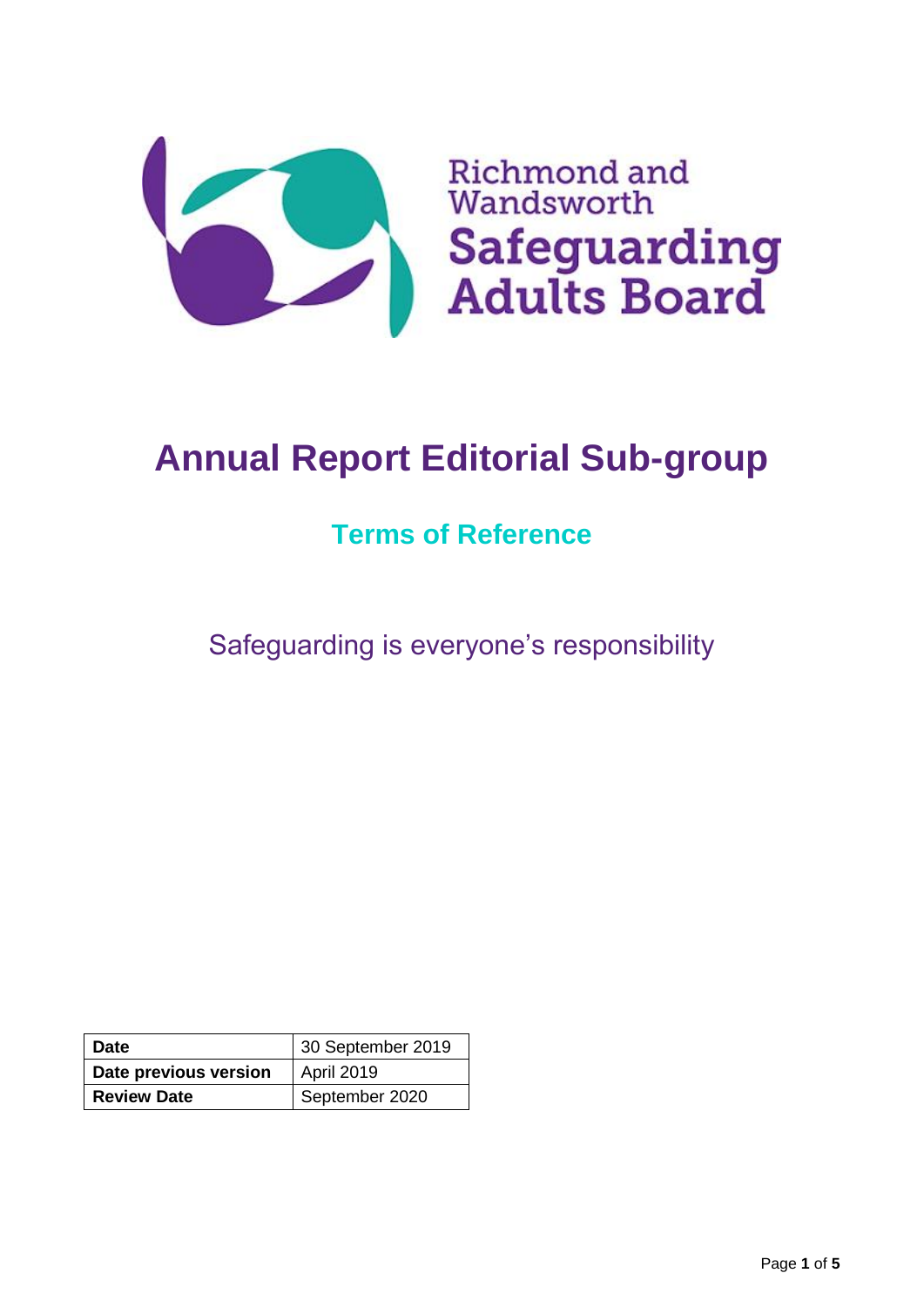## **1. Introduction**

1.1. The Annual Report Editorial Sub-group is the structure through which the Richmond and Wandsworth safeguarding Adults Board (RWSAB) ensure that an annual report is published in line with the Boards statutory duties under the Care act 2014.

#### **2. Purpose of the Annual Report Editorial Sub-group**

2.1. To act, with delegated responsibility, on behalf of the RWSAB to develop a draft annual report which reflects the RWSAB's activity during the year and those of partners agencies, in delivering on the RWSAB's priorities as outlined in its business plan and to offer assurance to the RWSAB Executive on the effectiveness of safeguarding arrangements and of the workforce across the partnership.

## **3. Functions of the Annual Report Editorial Sub-group**

- 3.1. The key objectives of the Sub-group are:
	- Determine a timetable for the completion of the RWSAB annual report.
	- Agree the style and contents of the annual report.
	- Engage all partners in the production of the report.
	- Ensuring the report is presented to the statutory governance structures.
	- Arranging for publication and distribution of the annual report.

#### **4. Links to other Sub-groups**

- 4.1. The Annual Report Editorial Sub-group links to other RWSAB Sub-groups in matters such as:
	- Reviewing the Performance information which is relevant for including in the report with the chair of the Performance and Workforce Sub-group
	- Reviewing information on workforce and from the annual self-assessment and peer support event, which is relevant for including in the report with the Chair of the Performance and Workforce Sub-group
	- Reviewing the completed SARS and the learning for inclusion in the report with the Chair of the SAR Sub-group
	- Reviewing the activity of the Communication and Engagement Sub-group to determine the information which is relevant for including on the report with the chair of the Communication and Engagement Sub-group.

#### **5. Membership**

5.1. The Sub-group will include the following Core Members: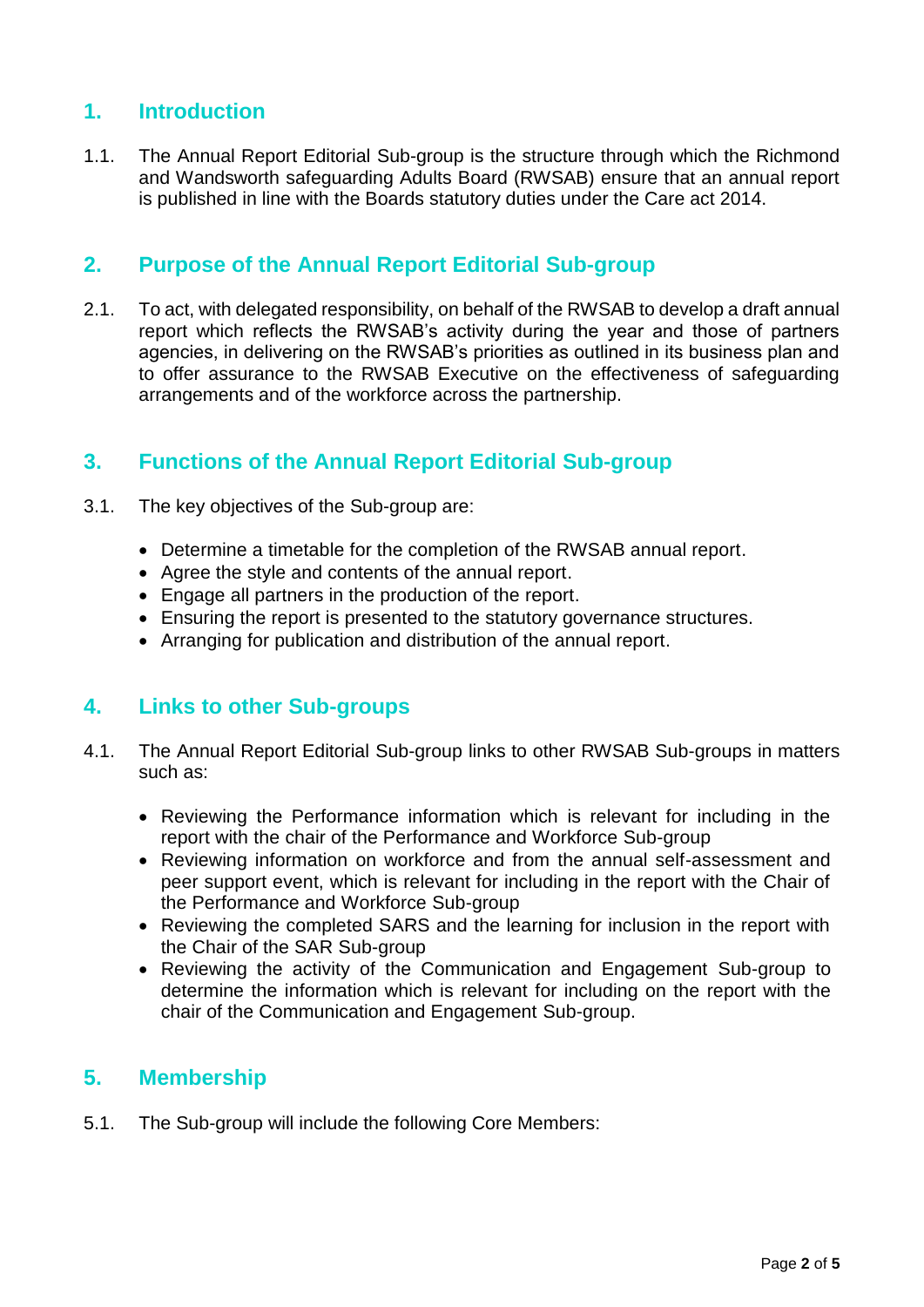| <b>MEMBER</b>                                             | <b>AGENCY</b>                                                        | <b>PURPOSE</b>                             |
|-----------------------------------------------------------|----------------------------------------------------------------------|--------------------------------------------|
| Head of Safeguarding and<br><b>Professional Standards</b> | <b>Richmond and Wandsworth</b><br>Councils                           | Chair<br><b>Local Authority Lead</b>       |
| <b>Safeguarding Service Manager</b>                       | <b>Richmond and Wandsworth</b><br>Councils                           | <b>Local Authority</b><br>practice input   |
| Performance Manager                                       | Richmond and Wandsworth<br>Councils                                  | Local authority<br><b>Performance Lead</b> |
| Lead nurse adult safeguarding                             | <b>Richmond Clinical</b><br><b>Commissioning Group</b>               | <b>CCG Safeguarding</b><br>Lead            |
| Lead nurse adult safeguarding                             | <b>Wandsworth Clinical</b><br><b>Commissioning Group</b>             | <b>CCG Safeguarding</b><br>Lead            |
| SAB co-ordinator                                          | <b>Richmond and Wandsworth</b><br>Councils                           | <b>SAB link</b>                            |
| <b>Information Officer</b>                                | <b>Richmond and Wandsworth</b><br><b>Councils' Adult Social Care</b> | Layout, design                             |
| Police representative                                     | Metropolitan police - South West<br>London BCU                       | Met police lead                            |
| Independent Chair (on ad-hoc<br>basis)                    | <b>RWSAB</b>                                                         | Link to RWSAB<br>Executive                 |

- 5.2. Each of the core members will nominate a deputy of sufficient seniority to fully act on behalf of the agency they represent if they are unable to attend any meeting.
- 5.3. The meeting must have a quorate membership of at least 3 core members.
- 5.4. Co-opted members can be agreed at the discretion of the Chair, dependent upon the issue under discussion.
- 5.5. All conflicts of interest should be declared at the start of any meetings; any member can be asked to stand down (at the discretion of the Chair) for any item under discussion if there is a conflict of interest. In such circumstances, an alternative member can be co-opted to bring complementary expertise.

#### **6. Frequency and constitution of meetings**

- 6.1. The Sub-group will meet as required during the time that the report is being prepared.
- 6.2. The Sub-group will send out meeting invitations and agendas at least 5 days before each meeting.
- 6.3. Minutes will be kept of all meetings and circulated to the members after the meeting.
- 6.4. The Sub-group will receive information from partners to inform the performance report and on relevant workforce issues.
- 6.5. The SAB Coordinator and allocated administrator will administer the Sub-group.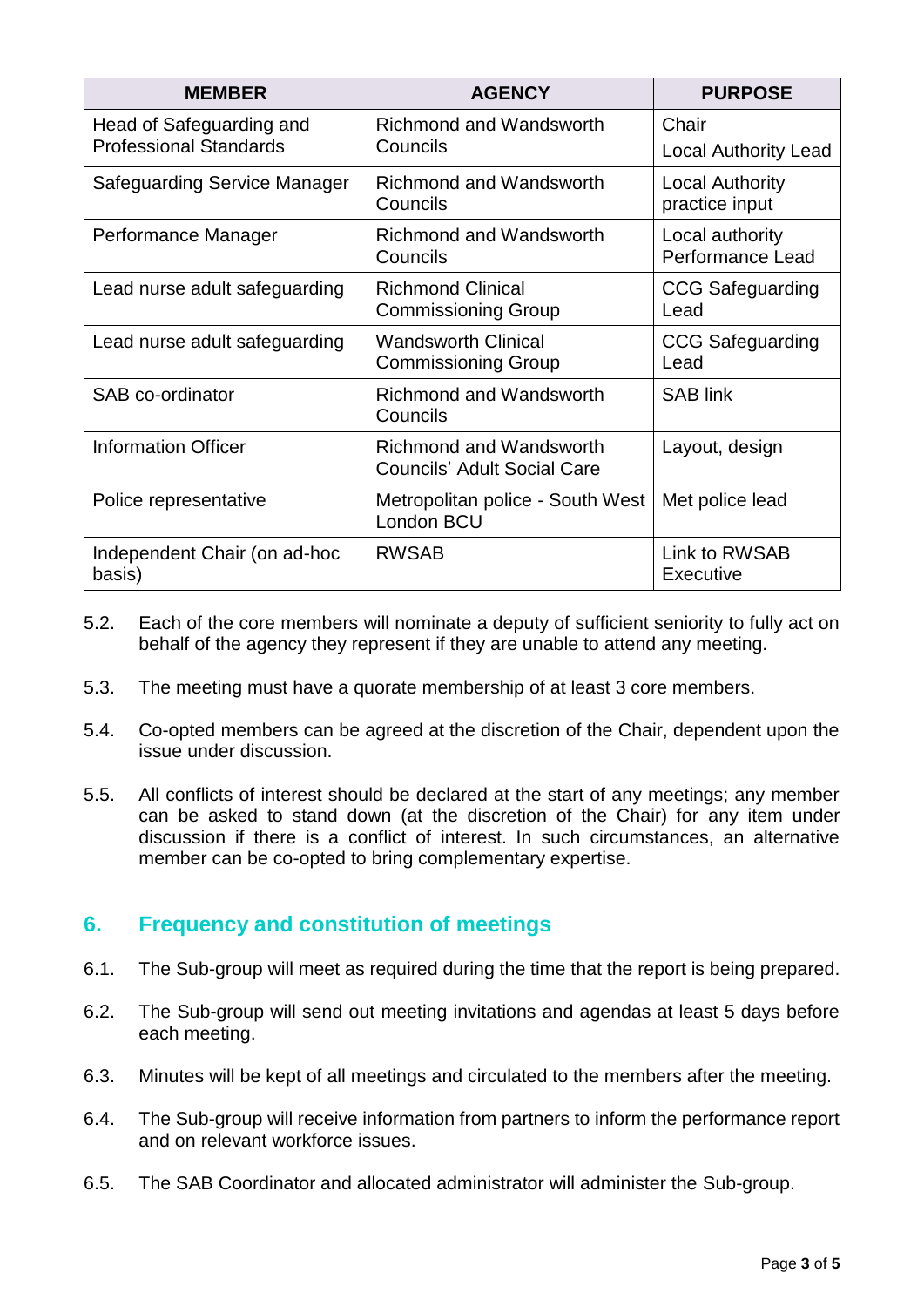#### **7. Governance**

- 7.1. The RWSAB Annual Report Editorial Sub-group is accountable to the RWSAB Executive.
- 7.2. The chair of the Sub-group is responsible for preparing a report for each RWSAB Executive meeting to provide updates on the group's activities.
- 7.3. The Annual Report will be written and agreed by the Editorial Sub-group and sent out to the wider SAB Partnership for approval of the content and layout.
- 7.4. The Annual report will be signed off by the SAB Executive.
- 7.5. After SAB Executive sign-off, the Annual Report will be sent for information to the statutory partners, following each agency's governance processes:
	- Metropolitan Police SWL BCU Senior Leadership Team;
	- Clinical Commissioning Groups Senior Management Team;
	- Local Authority Health and Wellbeing Boards, and respective Overview and Scrutiny Committees.

#### **8. Decisions and escalation**

- 8.1. Wherever possible the Sub-group will make decisions and recommendations based on consensus between members. Where there is no consensus, decisions will be made based on a simple majority of the members and the chair will hold a casting vote where there is a deadlock.
- 8.2. Where decisions are required urgently, they can be made by email.
- 8.3. In exceptional circumstances, where consensus cannot be reached, issues can be escalated to the Executive to provide direction. Wherever possible the Executive will make decisions and recommendations based on consensus between the statutory partners. Where there is no consensus, decisions will be made based on a simple majority of the members and the chair will hold a casting vote where there is a deadlock.

#### **9. Communication, Data Protection and Accountability**

- 9.1. The Sub-group will communicate with members and the wider RWSAB electronically in accordance with the Data Protection Act 2998 and the GDPR regulations.
- 9.2. All matters discussed at the Sub-group will be confidential and unless agreed, should not be divulged to other parties. All agenda, reports and other documents and all proceedings of the RWSAB Executive, shall be treated as confidential unless and until they become public in the ordinary course of the Board's business. However, if information is discussed that would prejudice the welfare of the person or persons concerned and/or others it will be the responsibility of the chair to ensure that such information is handled appropriately.